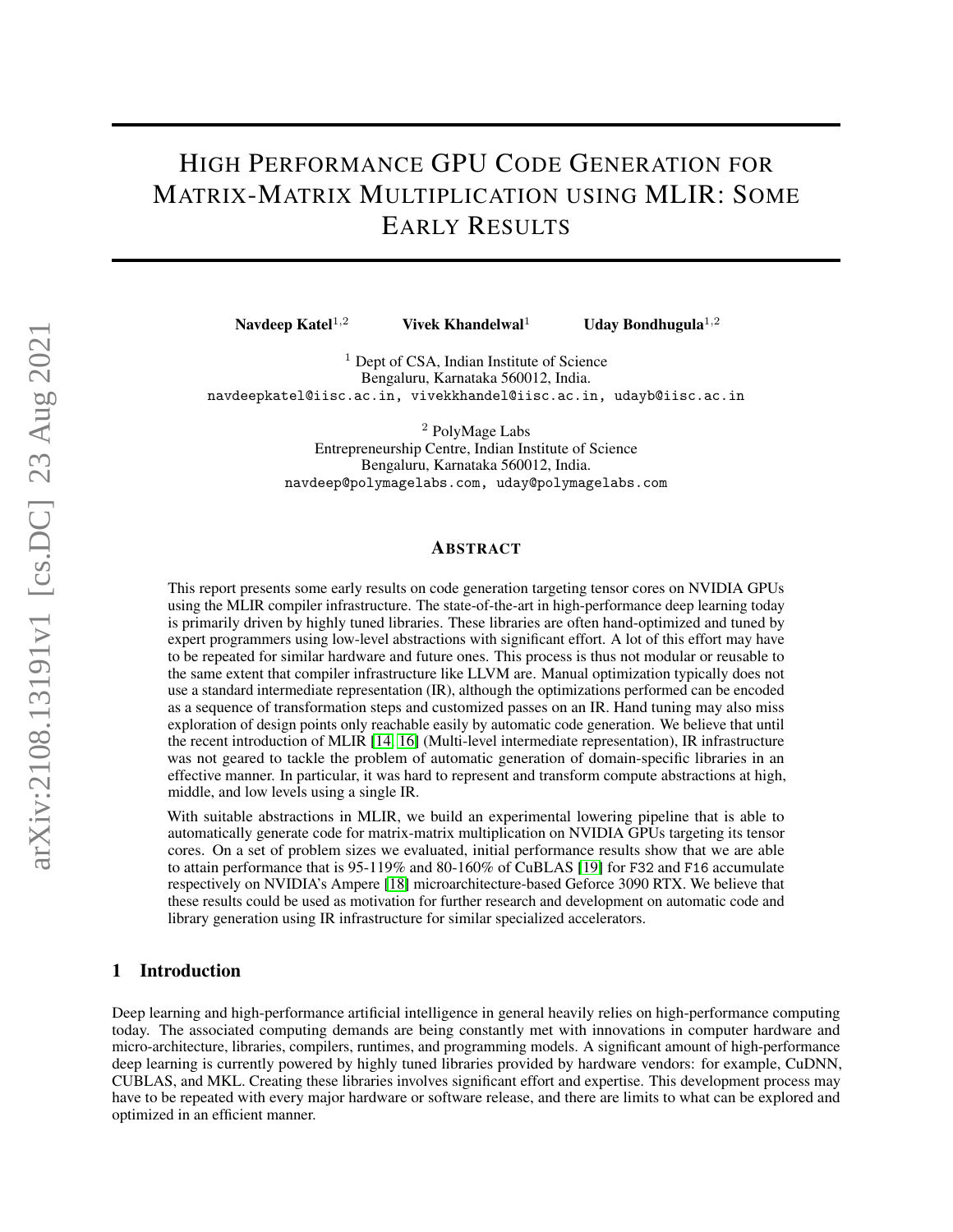Matrix-matrix multiplication (matmul) as a computational kernel is at the heart of many deep learning frameworks based on Transformers [\[26\]](#page-15-3) like BERT [\[7\]](#page-14-1), and high-performance computing in general. It also serves as an excellent test case to guage what can be achieved. While automatic code generators' strength is often optimizing a composition of kernels as opposed to a well-known individual one, not being able to generate good code for a well-studied kernel can be a showstopper for the overall story of having automatic code generators tackle all peak performance code generation. In this report, we specifically target tensor cores on NVIDIA GPUs, which are specialized units for Matrix-Multiply-Accumulate (MMA) operations with typically 3-4x more throughput than normal CUDA cores.

A few recent works have focused on GPU GEMM targeting tensor cores. Faingnaert et al. [\[8\]](#page-14-2) try to address the *two language problem* by creating a three-level API in Julia [\[3\]](#page-13-0) that enables the user to write efficient GEMM kernels. Their primary focus is on developing an API flexible enough to cater to a wide variety of applications, it is not with a unified IR infrastructure with multiple levels of abstraction. Bhaskaracharya et al. [\[4\]](#page-14-3) take a polyhedral code generation approach to generate code for Volta tensor cores. They use schedule trees to represent the computation and use ISL [\[27\]](#page-15-4) to generate CUDA code for it. They can generate code for matmul and fused operations like bias addition and ReLU, while achieving speed-ups up to 2.55×. The work is specific to Volta, and includes some device specific specializations to achieve competitive performance. Tillet et al. [\[25\]](#page-15-5) recently presented Triton, an IR and an optimizing compiler for neural network computations. The framework is based on the concept of a *tile*, which is a statically shaped multi-dimensional array. The compiler is exposed by a python package which allows the user to write python code for which efficient machine code will be automatically generated. This work supports both CUDA and tensor core as well and achieves great performance.

Our approach here is to use compiler intermediate representation (IR) infrastructure to facilitate high-performance code and library generation. We use matrix-matrix multiplication as the kernel to experiment and NVIDIA's tensor cores [\[2\]](#page-13-1) as the target. MLIR [\[14,](#page-14-0) [15,](#page-14-4) [16\]](#page-15-0) is the compiler infrastructure we use here with the goal to make the whole process more modular, systematic, and automatic to a large extent. We show that by lowering the IR in small steps and applying the right set of IR transformations and optimizations, we can achieve performance that is comparable to those of hand-written libraries without actually writing any code by hand. While a previous work [\[5\]](#page-14-5) had done a similar study on a single core of a high-performance CPU, we are targeting a specialized accelerator here.

Some of the contributions of this work include:

- the introduction of Warp Matrix Multiply Accumulate (WMMA) [\[13\]](#page-14-6) operations in an MLIR dialect along with their lowering to the LLVM/NVPTX backend,
- demonstrating how matmul on GPUs can be systematically and progressively code generated as a sequence of MLIR transformation and dialect lowering passes,
- building an end-to-end matmul code generation pipeline targeting tensor cores and preliminary results show that the performance obtained is on par with that of hand-tuned libraries and in some cases up to 1.60x better.

Our approach being an IR-based one can work with different programming models and languages if a lowering path from such models to MLIR exists.

# 2 Background

## 2.1 MLIR

Multi-Level Intermediate Representation (MLIR) [\[14\]](#page-14-0) aims to provide reusable, extensible compiler infrastructure and reduce the cost of building domain-specific compilers. MLIR can be used to serve multiple objectives such as:

- It can represent dataflow graphs (such as in TensorFlow), including dynamic shapes, variables, etc.
- It can be used to represent kernels for ML operations in a form suitable for optimization.
- It has the ability to host high-performance-computing-style loop optimizations across kernels (fusion, loop interchange, tiling, unroll-and-jam).
- It can represent target-specific operations, e.g., accelerator-specific high-level operations.
- It can represent kernels at different levels of abstractions(dialects in MLIR), which can help perform transformations and optimizations not possible at a single level.

Some recent works that employ MLIR include [\[9,](#page-14-7) [6\]](#page-14-8).

The MLIR structure is made up of the following components: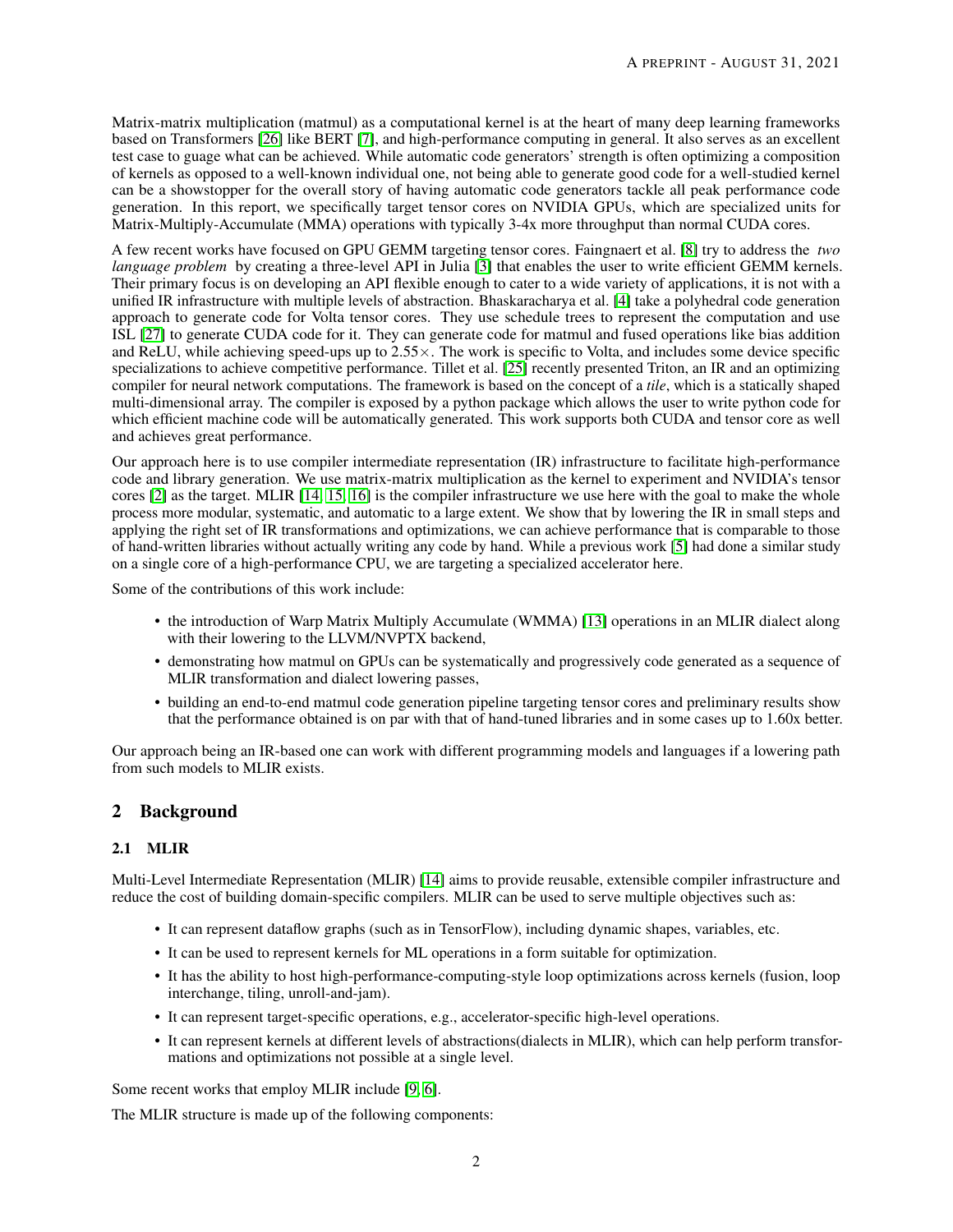- Operations: This is the basic unit of semantics in MLIR and is referred to as *Op*. Everything from instructions to functions to modules is modeled as Ops in MLIR. Ops take and produce zero or more *values*, called *operands* and *results* respectively.
- Attributes: It is structured compile-time static information e.g., integer constant values, string data, etc. Attributes are typed, and each Op instance has an open key-value dictionary from string names to attribute values.
- Regions and blocks: A *region* contains a list of blocks, and a block contains a list of operations that may further contain regions. The blocks inside the region make a Control Flow Graph(CFG). Each block ends with a *terminator* operation that may have *successor* blocks to which the control flow may be transferred.
- Dialects: It is a logical grouping of Ops, attributes, and types under a unique namespace. Ops from different dialects can coexist at any level of the IR at any time. Dialects allow extensibility and provide flexibility that helps in performing specific optimizations and transformations. Affine, GPU, LLVM, and Linalg are some of the important dialects.
- Functions and modules: A module is an Op with a single region containing a single block and terminated by a dummy Op that does not transfer the control flow. A function is an Op with a single region, with arguments corresponding to function arguments.

Some MLIR dialects that we have used in our work are explained below:

- Affine Dialect: This dialect uses techniques from polyhedral compilation to make dependence analysis and loop transformations efficient and reliable. We have performed most of the optimizations and transformations at the level of affine dialect.
- GPU Dialect: The GPU dialect models the general GPU programming paradigm similar to CUDA or OpenCL in MLIR. Its goal is to provide abstractions to model GPU-specific operations and properties. It is largely meant to be vendor-agnostic. Some additional information can be found in [\[11,](#page-14-9) [12\]](#page-14-10) and the GPU dialect documentation [\[16\]](#page-15-0).
- NVVM Dialect: Since we are focusing on tensor core code generation, we use and extend the NVVM dialect. This dialect provides operations that directly map to the NVPTX backend in LLVM.
- LLVM Dialect: The final stage of code generation involves lowering to LLVM IR, from where the LLVM backend takes control and generates the target code. To model LLVM IR, this dialect is used. This is the lowest level of abstraction present in MLIR.

## 2.2 GPU Background

GPUs are general-purpose massively parallel computing devices. The memory and the compute hierarchy play an essential role in optimizing any application and thus achieving high performance. We can abstract the GPU memories into a 4-level hierarchy, global memory, L2-cache, a configurable L1-cache/shared memory, and registers. The processors on GPUs can also be abstracted into a two-level hierarchy, the Streaming Multiprocessors (SMs) and computing cores inside the SM. The computing cores are often known as CUDA cores. Besides CUDA cores, special units like tensor cores are also present in newer GPUs at same level in the compute hierarchy. Each SM is further divided into processing blocks which have their respective warp schedulers. The programming model of GPUs is also structured to match the processor hierarchy present. A *thread* is a single execution entity on a GPU that can execute in parallel with other threads. These threads are clubbed into groups of 32, called a *warp*. Warps execute in a lockstep manner on the computing cores present on the SM. A *warp scheduler* chooses a warp that is ready to execute and dispatches it to the computing cores. When a warp encounters a data dependency, it stalls, and the warp scheduler chooses another warp that is ready for execution. Depending on the number of processing blocks present on the SM, multiple warps may be executing in parallel. So, in general, more warps help one achieve: (i) parallelism at the warp level,, (ii) better latency hiding,, and (iii) and better utilization of the underlying resources. Now, these warps are further grouped into a *thread block*. There can be several thread blocks that may be executing in parallel on the GPU. A thread block is bound to an SM. It cannot change the SM during its execution lifetime and must complete its execution on the same SM and release all the resources allocated to it upon completion. Threads in the same warp can exchange data using warp level shuffle instructions [\[28\]](#page-15-6). All the threads in a thread block can communicate using low latency *shared memory*, and threads in different thread blocks need to communicate using the high latency *global memory*. Synchronization primitives are present at thread block and warp level. A Synchronization will ensure that none of the threads in a thread block or a warp, depending on the type of synchronization used, proceed to the next instruction until all of them have arrived at the synchronization point. Synchronization becomes necessary while using shared memory in a case where data is first written to shared memory and then read by all threads. All threads must be synchronized before reading from and writing into the shared memory buffers to ensure correctness.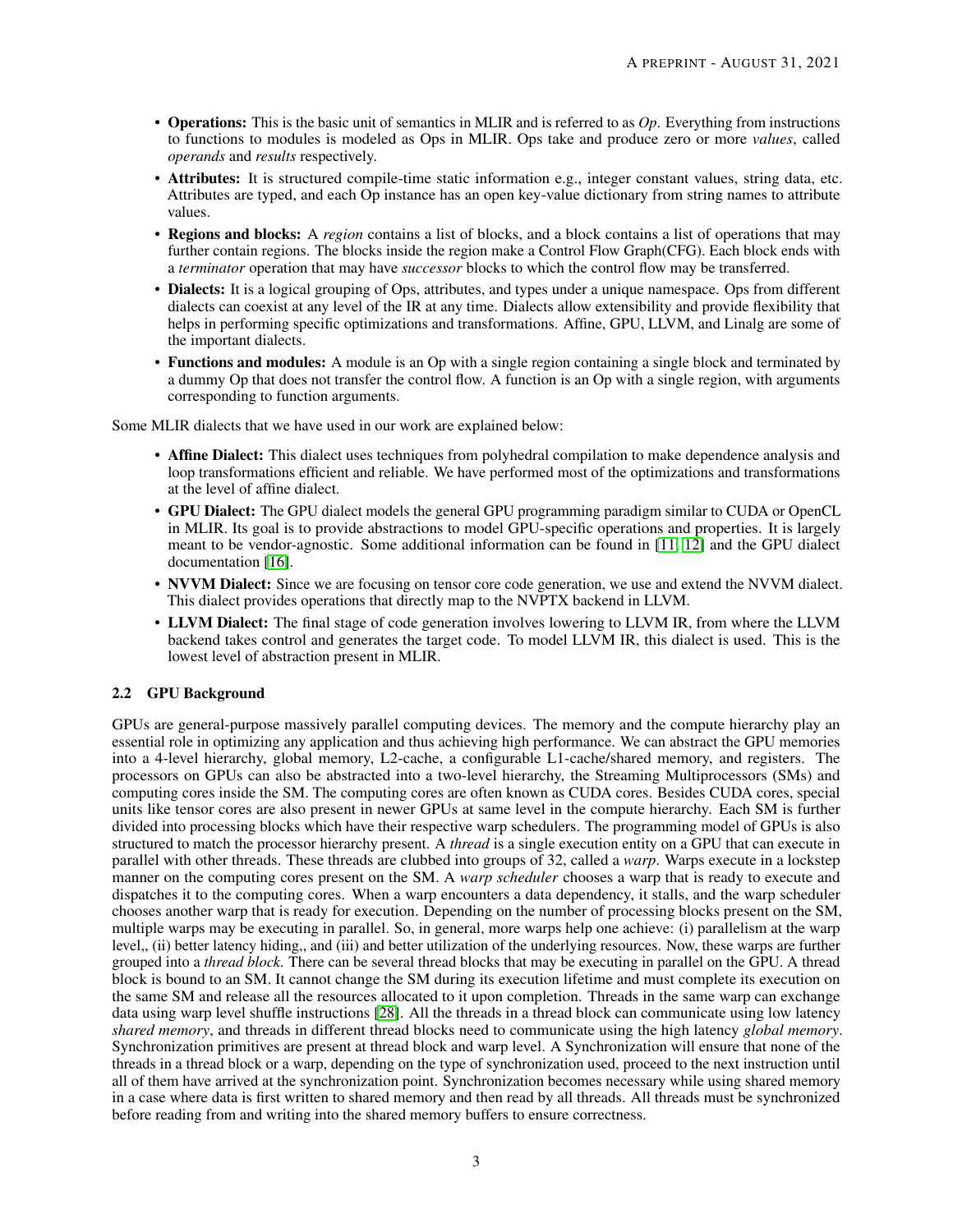## 2.3 Tensor Cores

Tensor Cores [\[2\]](#page-13-1) are programmable matrix-multiply-and-accumulate (MMA) units present on NVIDIA GPUs. First introduced in Volta architecture, they are present on Turing and Ampere as well. Significantly more throughput than CUDA cores makes them excellent for accelerating deep learning workloads. They perform MMA operation represented as,  $D = A * B + C$ , where the operations size is  $4 \times 4 \times 4$  on Turing and Volta while it is  $8 \times 4 \times 8$  on Ampere. Tensor cores execute *warp synchronous* instructions like HMMA to perform the MMA operation. Warp synchronous means that all the threads in a warp cooperatively execute these special instructions in order to produce the output of the MMA operation. Due to this warp synchronous nature of the tensor cores instructions, it becomes necessary to write or generate code at the warp level rather than the thread level when programming tensor cores. Tensor cores originally supported only FP16 for input and FP16 or FP32 for accumulation and output. But now they support a variety of formats for both input and output like TF32, BF16, INT8, and INT4. TF32 has the same range as FP32, and the same precision as FP16, but is represented in 19-bits. It can be used at places where precision is of less importance. To use this mode the inputs have to be in FP32, they will be internally converted to TF32, accumulation will done in FP32, and the output will be produced in FP32 as well. This provides a speed-up over normal FP32 mode on CUDA cores. BF16 offers same range as FP32, and precision which is less than FP16. Tensor cores offer the same speed in both BF16 and FP16 modes, while both are faster than TF32. The integer types are meant to be used in post training quantization [\[21\]](#page-15-7).

When it comes to programmability, there are three ways to leverage tensor cores: (i) use a high level library like cuBLAS,, (ii) program using a high level C++ WMMA API [\[1\]](#page-13-2) in CUDA, or, and (iii) program them explicitly using assembly level instructions.

|                                       | <b>Performance</b>                 | <b>Shared memory bank</b> | Ease of use                               | Support for operator |
|---------------------------------------|------------------------------------|---------------------------|-------------------------------------------|----------------------|
|                                       |                                    | conflicts                 |                                           | fusion               |
| <b>High-level</b><br><b>libraries</b> | <b>Best</b>                        | minimal                   | Accessible via function<br>calls          | limited              |
| WMMA API                              | Competitive in most<br>cases       | higher                    | Programming effort<br>required            | good                 |
| <b>Assembly</b>                       | May be competitive in<br>all cases | minimal                   | Significant programmer<br>effort required | good                 |

<span id="page-3-0"></span>Table 1: Comparison of different approaches to program tensor cores.

While cuBLAS can be used using mere functions calls, using the other two methods, require significant programming efforts. WMMA API provides larger matrix operations  $(16\times16\times16, 32\times8\times16)$ , and utility functions to load and store operand matrices. The task of converting these API functions to GPU microarchitecture specific assembly instructions is also offloaded to NVIDIA's proprietary compile. The matrices loaded using WMMA API have and opaque layout once they are loaded into the registers, i.e., which thread is holding which element of the loaded matrix (thread-data mapping) is not known. Due to this opaque nature, some additional steps are needed when doing fusion with operations like bias-addition, which need to be aware of the thread-data mapping. Programming tensor cores explicitly using assembly instructions is even more challenging because the programmer has to take care of complexities such as thread data mappings in registers and data movement between shared memory and registers. The approaches are summarized in Table [1.](#page-3-0)

The NVPTX backend in LLVM exposes WMMA API functions as intrinsics. This makes it possible to program the tensor cores via MLIR. These intrinsics map one-to-one with the WMMA API functions, and exhibit identical behaviour in terms of programming and usage.

# 3 Design

In this section we present the design of our pipeline. Our pipeline is based on a series of optimizations and transformations which make up the recipe for fast matmul on GPUs. The recipe we use is close to what is highlighted in some prior works[[\[20\]](#page-15-8),[\[8\]](#page-14-2),[\[4\]](#page-14-3)]. The part that is common in all of them is two-level blocking to maximize the reuse at different levels of the memory hierarchy. The general recipe is described in Algorithm [1.](#page-4-0)

Prior to our work, some support was present in MLIR, which we have reused in our pipeline, but some core components were missing. Mainly, the ops required to program the tensor cores using the WMMA API were absent from MLIR, and we were the ones to introduce these ops. We make changes and additions to the existing MLIR infrastructure wherever necessary.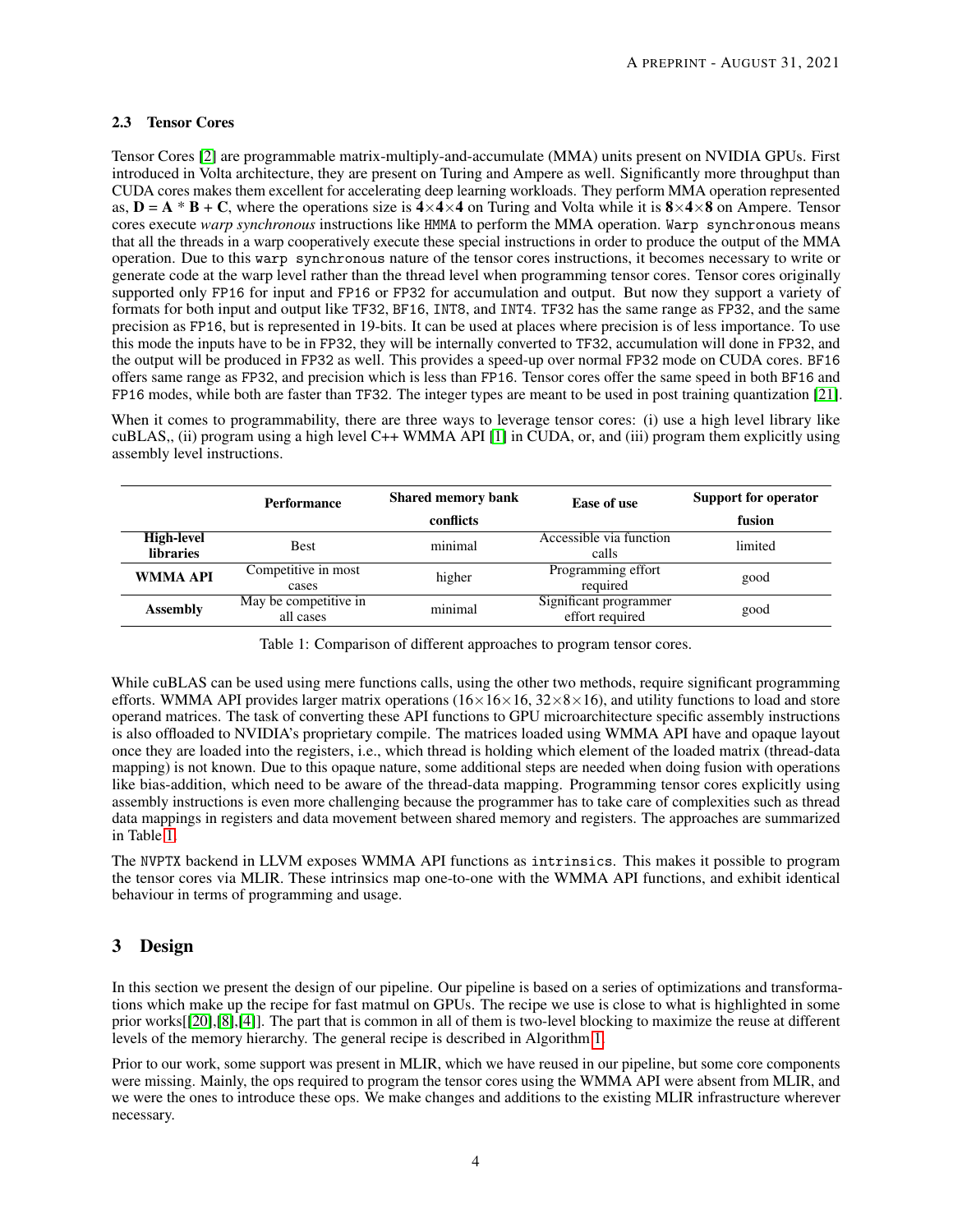<span id="page-4-1"></span>

Figure 1: Lowering path for matmul to target GPU tensor cores.

Figure [1](#page-4-1) shows the lowering path that we take, which is based on Algorithm [1.](#page-4-0) Although there can be different lowering paths to achieve the same goal, we argue that the one going through affine dialect should be chosen as long as the target kernel to be generated is affine. This could help in many things such as creation and placement of fast memory buffers, loop-tiling, unroll-jam, vectorization, detection of parallel loops, and placement of synchronization barriers too.

```
Algorithm 1: Two-level tiled tensor core Matmul.
Global memory: A[M][K] B[K][N], C[M][N];
Shared memory: a_smem[tbm][tbk], b_smem[tbk][tbn];
Registers: c_reg[wm][wn], a_reg[wm], b_reg[wn];
for threadBlockK \leftarrow 0 to M step tbk do
     __syncthreads();
   All threads load tbm \times tbk block form A to a_smem;
   All threads load tbk \times tbn block form B to b_smem;
   Warp loads wm \times wn block form C to c_reg[wm][wn];
   __syncthreads();
   // wmmaM, wmmaN, and wmmaK represents the WMMA intrinsic size;
   for warpK \leftarrow 0 to tbk step wmmaK do
       for warpM \leftarrow 0 to wm step wmmaM do
           Warp loads a fragment of A form a_smem into a_reg[warpM];
           for warpN \leftarrow 0 to wn step wmmaN do
              Warp loads a fragment of B form b smem into b reg[warpM];
              c_{\text{reg}[warpM][warpN]} += a_reg[warpM] × b_reg[warpN];
           end
       end
   end
   Warp stores c_reg[wm][wn] to the respective block in C;
end
```
<span id="page-4-0"></span>Although not highlighted in Algorithm [1](#page-4-0) for brevity, It is worth noting that high performance can only be achieved using a set of some more optimizations, which include (i) padding in shared memory buffers to reduce bank conflicts, (ii) register tiling or warp tiling, (iii) load-store vectorization, and (iv) global memory load latency hiding. Now, we will describe our lowering pipeline in some detail, discussing how the major optimizations are enabled. We skip over the trivial parts.

## 3.1 A Starting Point

The starting point for our code generation approach is a high-level op like lmhlo.dot or linalg.matmul or simply an IR that is generated from a user-facing programming model targeting a linear algebra dialect. In the former case, we can lower the op to a three-loop affine matmul, while we can generate the three-loop affine matmul in the latter. Our starting point is shown in Listing [1.](#page-5-0)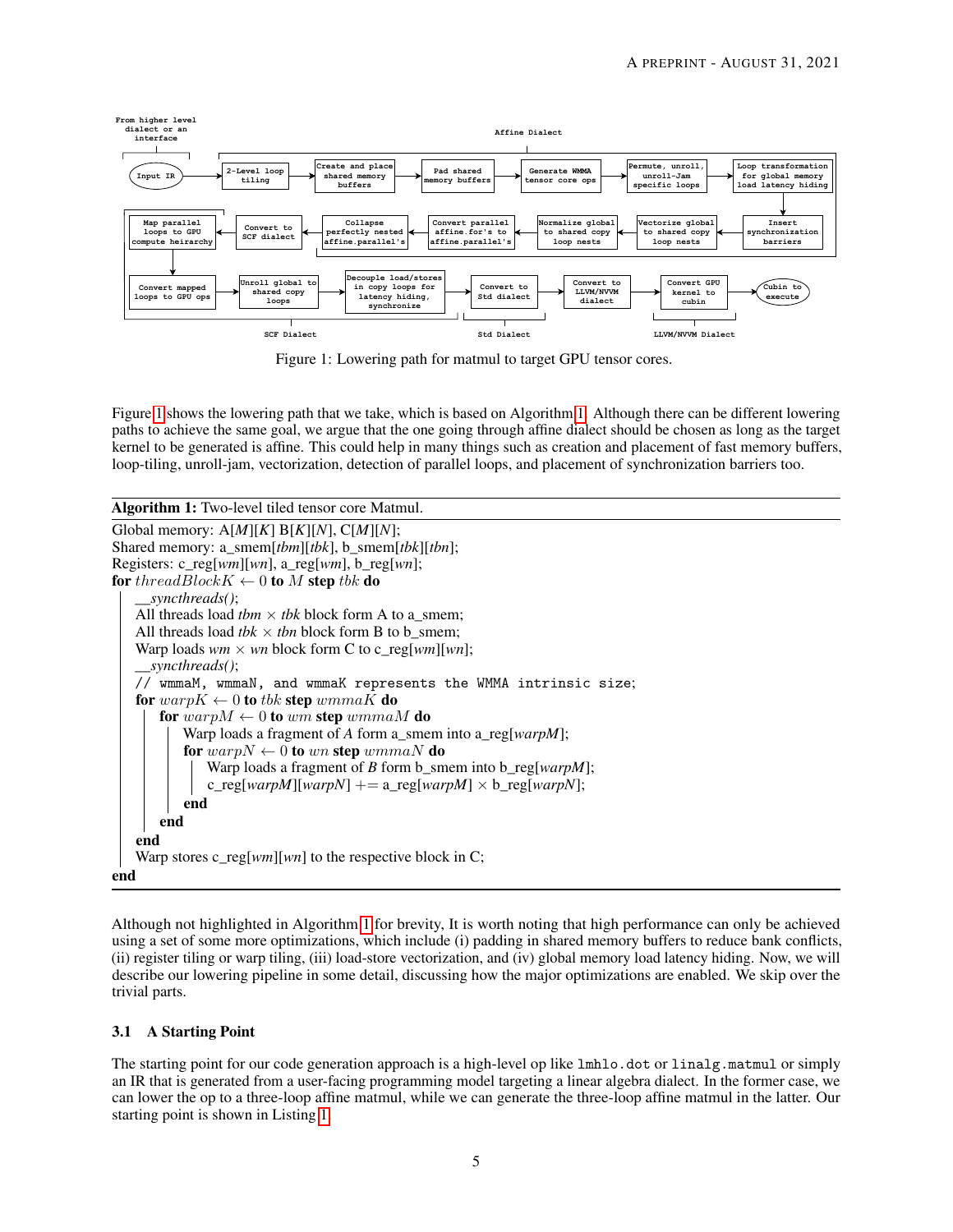```
affine.for \frac{9}{1} = 0 to \frac{9}{1} {
  affine.for \%j = 0 to \%N {
    affine.for \%k = 0 to \%K {
       %a = affine.load %A[%i, %k] : memref<8192x8192xf16>
       %b = affine.load %B[%k, %j] : memref<8192x8192xf16>
       \text{\%c = affine.load }\text{\%C}[\text{\%i}, \text{\%j}] : \text{member} < 8192x8192xf32%aq = fpext %a : f16 to f32
       %bq = fpext %b : f16 to f32
       \sqrt[6]{q} = mulf \sqrt[6]{aq}, \sqrt[6]{bq} : f32
      \sqrt[3]{c} = addf \sqrt[6]{c}, \sqrt[6]{q} : f32
       affine.store %co, %C[%i, %j] : memref<8192x8192xf32>
    }
 }
}
```
Listing 1: Naive affine matmul.

## 3.2 Tiling for Locality and Parallelism

It is well known that tiling helps to exploit data reuse and significantly improves performance if the correct parameters are chosen for tiling. Two-level tiling is essential to achieve optimal performance in GPUs. The first level of tiles are mapped to different thread blocks. Each thread block copies its tile for A and B from global memory to shared memory, thus preventing multiple high latency trips to global memory. As the partitioned tiles are mapped to different thread blocks, they can be computed in parallel on different SMs. The second level of tiling is done to exploit reuse in the registers and promote warp-level parallelism. The thread block level tile is partitioned between the warps, and each warp only works on the part part of the tile mapped to it. This step gives us the two level tiled structure to proceed with.

## 3.3 Creating and Placing Shared Memory Buffers

After tiling is done, the next step is to create and place shared memory buffers at the right loop depth. We use affineDataCopyGenerate utility to generate the copies for matrices A and B. We take a slightly different approach here than some previous works. We create shared memory buffers only for matrices A and B. Since C is only loaded once per warp, we stream it directly into the registers from the global memory. Faingnaert et al [\[8\]](#page-14-2) stream C from global memory to shared memory and then from shared memory to registers. The rationale for streaming C via shared memory is the prevention of random accesses to global memory and perhaps promoting coalesced accesses in global memory, which could be more efficient. We speculate that this may not always be the case, especially for large problem sizes, as C tile is only loaded once per warp.

Additionally, this approach would also require the use of dynamically allocated shared memory, as the optimal tile size for C could easily exhaust the 48 KB static shared memory limit on some devices. So the buffer to hold the tiles must be allocated dynamically and must be reused for storing tiles of all three operands. The support to allocate shared memory dynamically is currently absent from MLIR. So we restrict ourselves to statically allocated shared memory to avoid additional complexities in the code generator which may not be worth the effort. Even without doing this we already reach close to hand-tuned libraries in most cases.

Creating the shared memory buffers is one part of the story while ensuring shared memory accesses with minimal bank conflicts is another. Bank conflicts can reduce the throughput of shared memory by a significant amount. A general technique to avoid bank conflicts is to pad the shared memory buffers in the leading dimension. We achieve the same thing by changing the leadingDimension of the shared memory buffer that was generated by affineDataCopyGenerate to leadingDimension + paddingFactor. Doing this will change the underlying layout map of the shared memory buffer to account for the change in the leading dimension, and the rest of the IR need not be changed. It is also worth noting that we can try out different padding factors here and see what performs the best, but the padding factor must be a multiple of 8, i.e., 128-bits for F16 elements. This is because of an alignment requirement by the WMMA API.

## 3.4 Generating WMMA Ops and More

Now that we have all the basic things that we need, we can proceed towards the generation of gpu.subgroup\_mma ops. The WMMA ops are of different sizes and we use the  $16\times16\times16$  version of the ops in this work. The ops we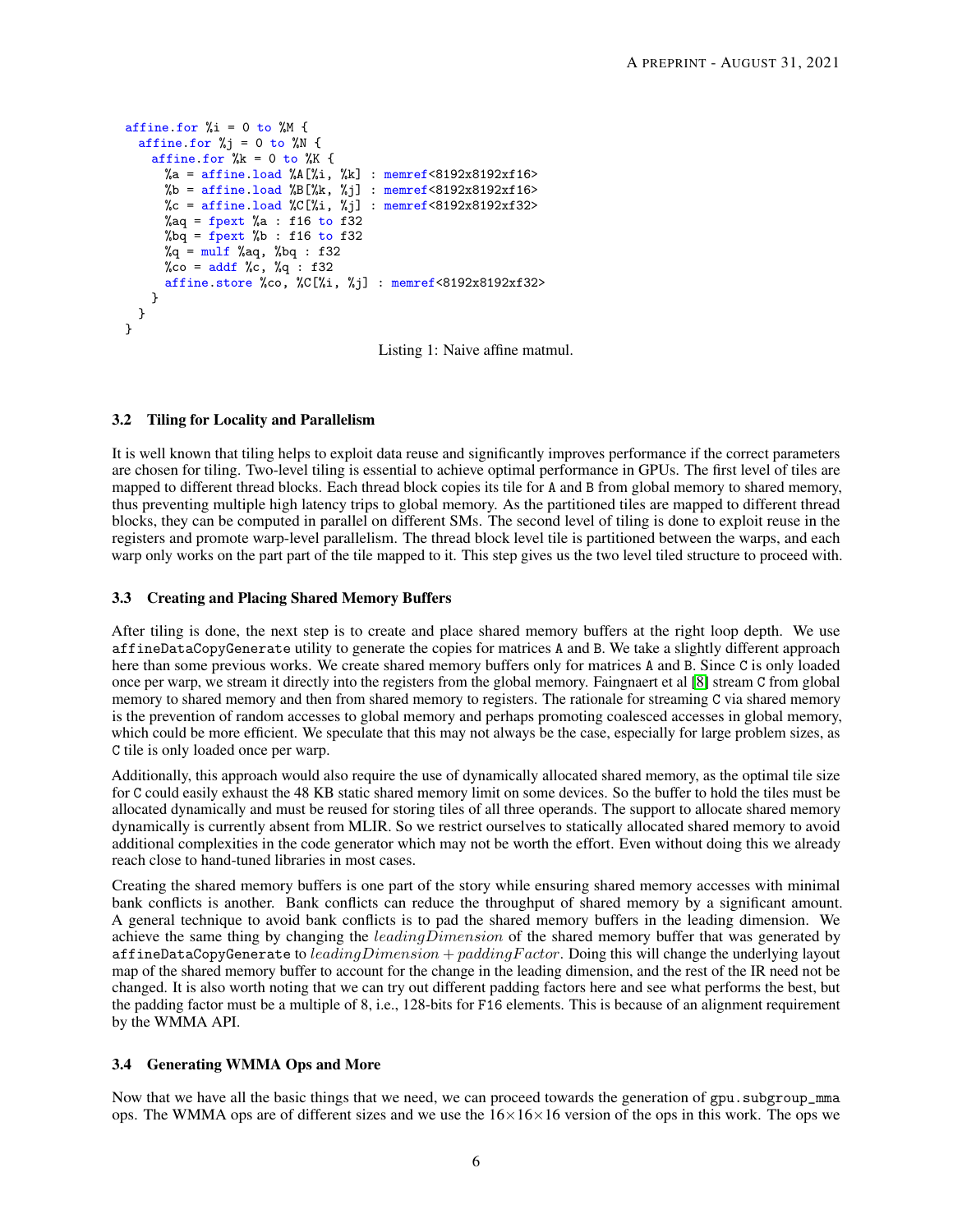generate here should replace the scalar ops that are already present, and the loop steps of the corresponding loops must be adjusted accordingly.

```
\text{\#map0} = \text{affine\_map}((d0) \rightarrow (d0)\text{#map1} = \text{affine\_map}((d0) \rightarrow (d0 + 64))\text{#map2} = \text{affine\_map}((d0) \rightarrow (d0 + 128))module {
  // Shared memory buffers for A and B.
 memref.global "private" @b_smem_global : memref<64x136xf16, 3>
 memref.global "private" @a_smem_global : memref<128x72xf16, 3>
 func @main() {
    ...
    affine.for \frac{6}{1} = 0 to 8192 step 128 {
      affine.for \frac{6}{3} = 0 to 8192 step 128 {
        // References to shared memory buffers.
        %b_smem = memref.get_global @b_smem_global : memref<64x136xf16, 3>
        %a_smem = memref.get_global @a_smem_global : memref<128x72xf16, 3>
        // Main k-loop.
        affine.for \frac{9}{16}k = 0 to 8192 step 64 {
          // Copy loop for B.
          affine.for %copykk = \text{#map0}(\%k) to \text{#map1}(\%k) {
           affine.for %copyjj = \text{#map0}(%j) to \text{#map2}(%j) {
             %11 = affine.load %B[%copykk, %copyjj] : memref<8192x8192xf16>
             affine.store %11, %b_smem[%copykk - %k, %copyjj - %j] : memref<64x136xf16, 3>
           }
          }
          // Copy loop for A.
          affine.for %copyii = \text{tmap0}(%i) to \text{tmap2}(%i) {
           affine.for %copykk = \text{map0}(%k) to \text{map1}(%k) {
             %11 = affine.load %A[%copyii, %copykk] : memref<8192x8192xf16>
             affine.store %11, %a_smem[%copyii - %i, %copykk - %k] : memref<128x72xf16, 3>
           }
          }
          affine.for %ii = 0 to 128 step 64 {
           affine.for \sqrt[6]{i} = 0 to 128 step 32 {
             affine.for %kk = 0 to 64 step 32 {
                affine.for %kkk = 0 to 32 step 16 {
                 affine.for \frac{6}{111} = 0 to 64 step 16 {
                    affine.for \chijjj = 0 to 32 step 16 {
                      ...
                     %a = gpu.subgroup_mma_load_matrix %a_smem[%11, %12] {leadDimension = 72 :
                          index} : memref<128x72xf16, 3> -> !gpu.mma_matrix<16x16xf16, "AOp">
                      %b = gpu.subgroup\_mma\_load\_matrix %b_smem[%12, %14] {leadDimension = 136 :
                          index} : memref<64x136xf16, 3> -> !gpu.mma_matrix<16x16xf16, "BOp">
                      %c = gpu.subgroup_mma_load_matrix %C[%16, %17] {leadDimension = 8192 : index
                          } : memref<8192x8192xf32> -> !gpu.mma_matrix<16x16xf32, "COp">
                      %res = gpu.subgroup_mma_compute %a, %b, %c : !gpu.mma_matrix<16x16xf16, "AOp
                          ">, !gpu.mma_matrix<16x16xf16, "BOp"> -> !gpu.mma_matrix<16x16xf32, "
                          COp">
                      gpu.subgroup_mma_store_matrix %res, %C[%16, %17] {leadDimension = 8192 :
                          index} : !gpu.mma_matrix<16x16xf32, "COp">, memref<8192x8192xf32>
                   }
                 }
              }
              }
            }
          }
        }
      }
    }
  }
}
```
Listing 2: Tiled and padded affine matmul with WMMA ops.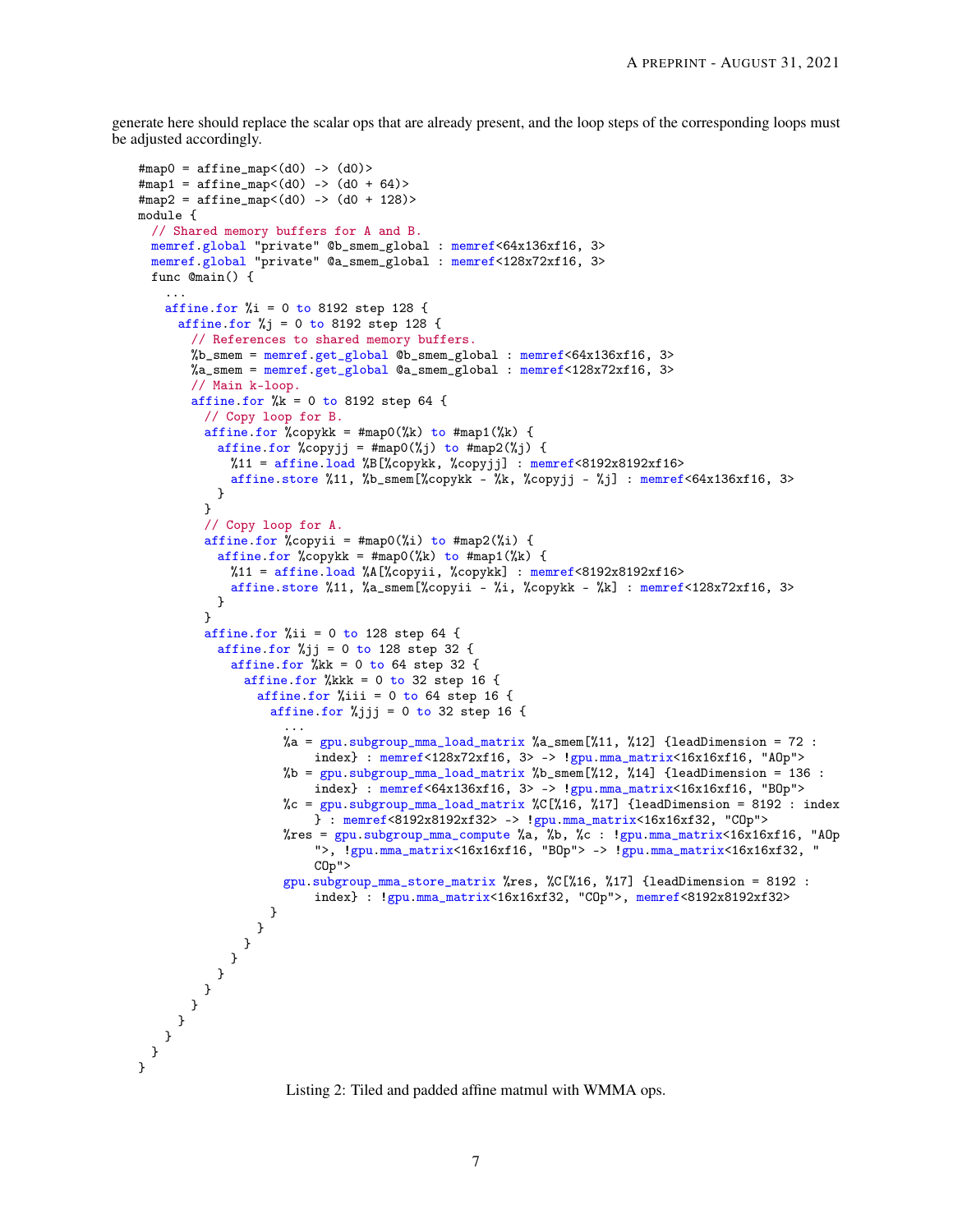Now that we have generated the WMMA operations, we do the following IR transformations:

- permute the outermost six loops to go from  $(i, j, k, i, j, k)$  order to  $(i, j, i, j, k, kk)$  order. This later helps in mapping compute loops to GPU compute hierarchy. Additionally, it also helps in moving invariant load-store operations on C to the most outermost position possible.
- permute the innermost three loops to go form  $(i, j, k)$  to  $(k, i, j)$ . This represents warp level MMA operation as an outer product and enhances ILP, as pointed out by Bhaskaracharya et al. [\[4\]](#page-14-3).
- fully unroll the innermost three loops.

Listing [2](#page-6-0) shows the IR that we get after the creation of WMMA ops. We should note the step of the innermost loops being adjusted here. The listing further shows the loop nest in a permutation we desire. The two outermost loops will later be mapped to the thread blocks in a grid, and the following two loops will be mapped to the warps. The next two loops are the k-loops corresponding to the thread block and then the warp. After unrolling, we make two observations (i) the operations on C matrix now become independent of the two surrounding loops, and hence we hoist the operations on C now to the outermost k-loop. In this way, we prevent repetitive loads and stores to C in the global memory and only do them when the processing of a thread block tile begins and ends, and (ii) unrolling these loops completely reveal all loads on A and B. Some of these loads are the same along the k-dimension, and by applying CSE, we can completely remove the redundant loads and achieve unroll-jam kind of effect.

```
...
\#map0 = affine\_map<(d0, d1) -> (d0 + d1)...
// Thread block 'i' loop.
affine.for \lambda i = 0 to 8192 step 128 {
 // Thread block 'j' loop.
  affine.for \sqrt[6]{j} = 0 to 8192 step 128 {
   %b_smem = memref.get_global @b_smem_global : memref<64x136xf16, 3>
   %a_smem = memref.get_global @a_smem_global : memref<128x72xf16, 3>
    // Warp 'i' loop.
    affine.for % ii = 0 to 128 step 64 {
     // Warp 'j' loop.
     affine.for \chijj = 0 to 128 step 32 {
       // Hoisted loads on C.
       %11 = \text{affine}.\text{apply} #map0(\%i, \%)i%12 = \text{affine}.\text{apply} #map0(%j, %jj)
       \text{\%c_reg\_0 = gpu.subgroup\_mma\_load\_matrix \%C[\%11, \%12] \{leadImension = 8192 : index} :memref<8192x8192xf32> -> !gpu.mma_matrix<16x16xf32, "COp">
        ...
        // Main 'k'-loop with loaded C operand as iter_args.
       %res:8 = affine.for %k = 0 to 8192 step 64 iter_args(%c_in_0 = %c_reg_0, %c_in_1 = %
            c_reg_1 ...) -> (!gpu.mma_matrix<16x16xf32, "COp">, !gpu.mma_matrix<16x16xf32, "COp
            " > \} {
         ...
         %a = gpu.subgroup_mma_load_matrix %a_smem[%ii, %c_in_0] {leadDimension = 72 : index} :
              memref<128x72xf16, 3> -> !gpu.mma_matrix<16x16xf16, "AOp">
         %b = gpu.subgroup_mma_load_matrix %b_smem[%c_in_0, %jj] {leadDimension = 136 : index} :
               memref<64x136xf16, 3> -> !gpu.mma_matrix<16x16xf16, "BOp">
         %c_res = gpu.subgroup_mma_compute %a, %b, %c_in_0 : !gpu.mma_matrix<16x16xf16, "AOp">,
               !gpu.mma_matrix<16x16xf16, "BOp"> -> !gpu.mma_matrix<16x16xf32, "COp">
         ...
         // Main 'k'-loop yielding the results of the current iteration.
         affine.yield %104, %107 ... : !gpu.mma_matrix<16x16xf32, "COp">, !gpu.mma_matrix<16
             x16xf32, "COp">...
       }
       // Hoisted stores on C.
       gpu.subgroup_mma_store_matrix %res#0, %C[%11, %12] {leadDimension = 8192 : index} : !gpu.
           mma_matrix<16x16xf32, "COp">, memref<8192x8192xf32>
       ...
     }
   }
 }
}
```
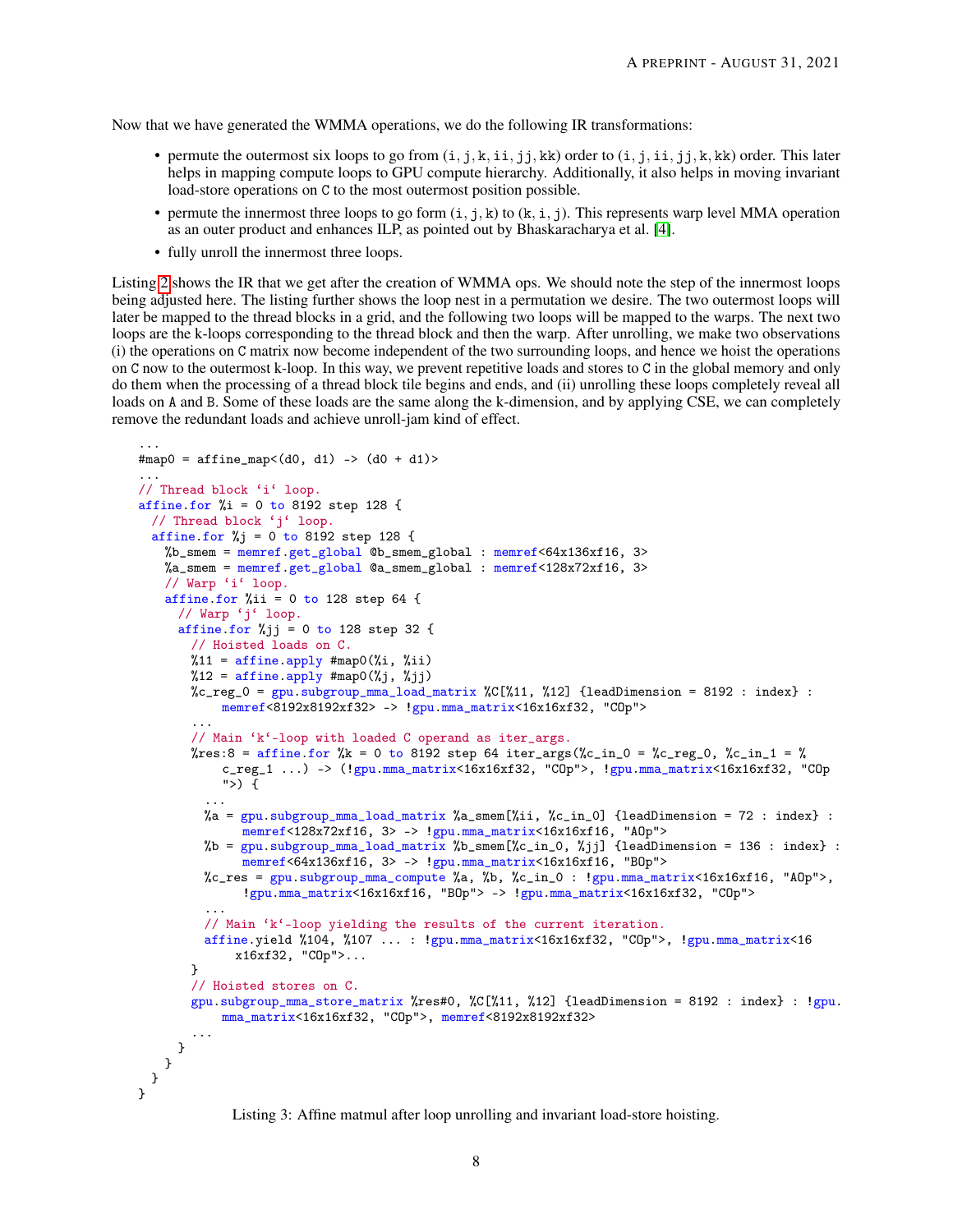The loop structure just after the said optimizations is shown in Listing [3.](#page-7-0) It must be noted how the loop structure has changed after the movement of invariant load-store pairs of C matrix. The affine.for operation in line [20](#page-7-1) represents the main-k loop, and is now modified to take the loaded C operands as loop iter\_args. These will serve as accumulators for the multiplications happening in this loop. After every iteration, this loop yields accumulated products, which are passed as iter\_args to the next iteration. These iter\_args reside in the registers and are reused across different iterations of the main k-loop.

#### <span id="page-8-1"></span>3.5 Global Memory Load Latency Hiding

With the introduction of gpu. subgroup\_mma ops and some other optimizations in the previous section, we are moving towards the structure that we will have in the final IR. We focus on doing as many optimizations as possible without having any GPU-specific information in the affine dialect itself. In the IR we have currently, we cannot start computation until we have loaded the shared memory tiles of A and B. Global memory loads are one of the most expensive operations in terms of latency, so eliminating the long wait times on the operands is very important. We do so by splitting the main k-loop or the thread block k-loop by taking out the copy of A and B for iteration 0 and compute for iteration  $n - 1$ . The copy is placed just before the k-loop, and compute is placed just after it. The indices for the computation being performed in that loop also need to be shifted to move one iteration ahead. As a result, compute happens on data already available in shared memory with loads for the next iteration having been issued. We show the structure of the IR at this stage in Listing [4.](#page-8-0)

```
\text{\#map4} = \text{affine\_map}((d0) \rightarrow (d0)\text{#map5} = \text{affine\_map}((d0) -> (d0 + 128))\text{#map6} = \text{affine\_map}((d0) -> (d0 + 64))// Peeled copy loops for iteration 0 of k-loop.
affine.for \%copyk = 0 to 64 {
  affine.for \sqrt[k]{\text{copyj}} = \text{#map4}(\%) to \text{#map5}(\%) {
    %35 = affine.load %B[%copyk, %copyj] : memref<8192x8192xf16>
    affine.store %35, %b_smem[%copyk, %copyj - %j] : memref<64x136xf16, 3>
 }
}
affine.for %copyi = \text{#map4}(%i) to \text{#map5}(%i) {
  affine.for %copyk = 0 to 64 {
    %35 = affine.load %A[%copyi, %copyk] : memref<8192x8192xf16>
    affine.store %35, %a_smem[%copyi - %i, %copyk] : memref<128x72xf16, 3>
  }
}
// Main k-loop.
affine.for \frac{6}{16} = 0 to 8128 step 64 {
  // Copy loops for iteration \frac{1}{k} + 1 of k-loop.
  affine.for \text{\%copyk} = \text{\#map6}(\text{\%k}) to \text{\#map5}(\text{\%k}) {
    affine.for %copyj = \text{#map4}(\%)j) to \text{#map5}(\%)] {
      %36 = affine.load %B[%copyk, %copyj] : memref<8192x8192xf16>
      affine.store %36, %b_smem[%copyk - %k - 64, %copyj - %j] : memref<64x136xf16, 3>
    }
  }
  affine.for %copyi = \text{#map4}(%i) to \text{#map5}(%i) {
    affine.for \sqrt[k]{\text{copyk}} = \frac{\text{temp6}(\sqrt[k]{k})}{\text{top4}} to \frac{\text{temp5}(\sqrt[k]{k})}{\text{min4}}%36 = affine.load %A[%copyi, %copyk] : memref<8192x8192xf16>
      affine.store %36, %a_smem[%copyi - %i, %copyk - %k - 64] : memref<128x72xf16, 3>
    }
  }
  affine.for %kk= 0 to 64 step 32 {
    ...
  }
}
// Peeled compute loop for the last iteration of k-loop.
affine.for %arg4 = 8128 to 8192 step 64 {
  ...
}
```
Listing 4: WMMA affine matmul with shifted k-loop.

While this lays the groundwork for latency hiding, to see this in action, we need to decouple the stores into shared memory from the loads on global memory for the copy loops inside the thread block k-loop. This is required both for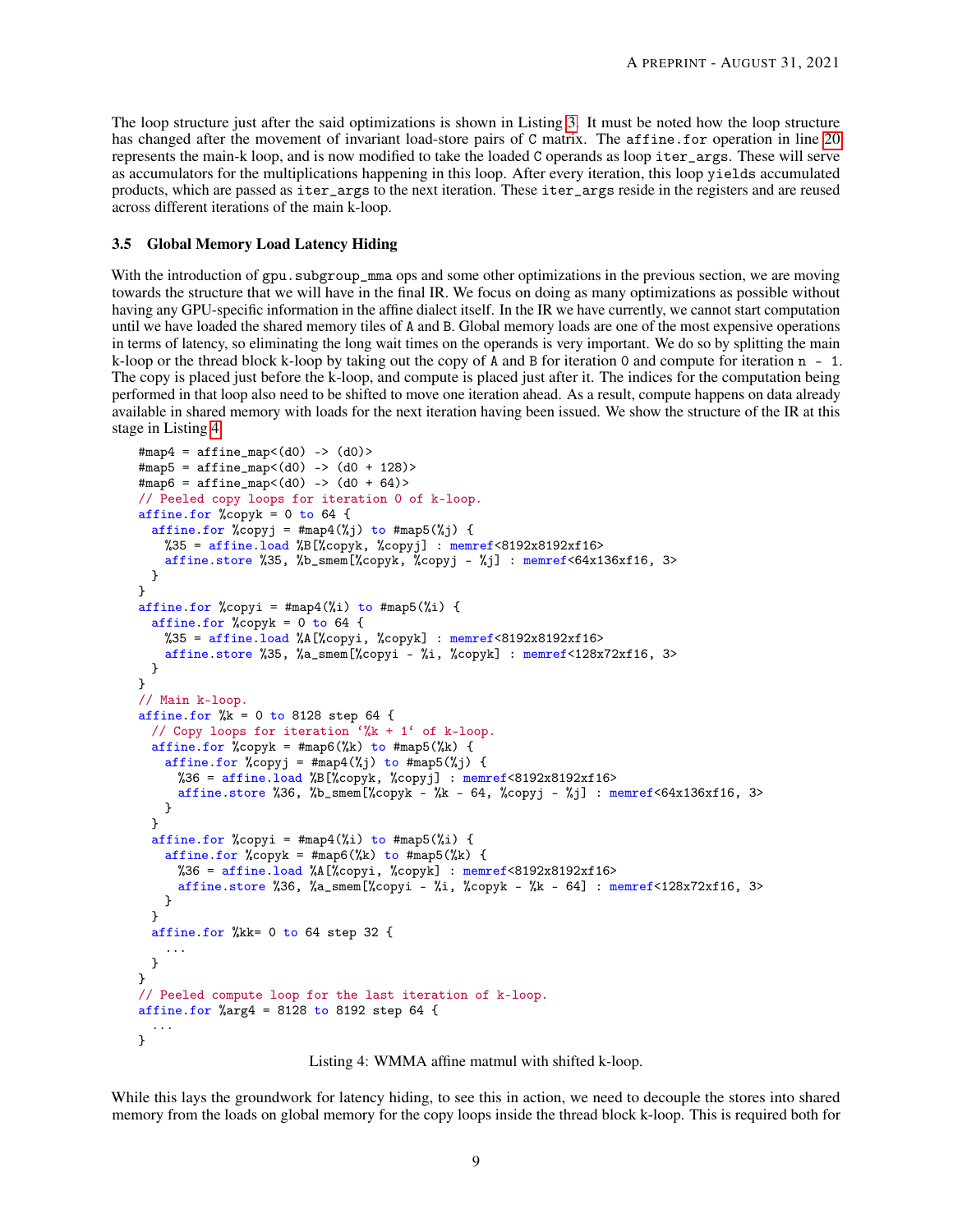the correctness and functioning of the optimization. For this, we unroll the copy loops and delay stores to be the trailing operations in the outer k-loop. We delay this optimization to a further point in the pipeline as some GPU-specific information is required to enable it.

#### 3.6 Inserting Synchronization Barriers

We have finished generating most of the parts in the IR, which may require synchronization barriers. The shared memory buffers will be read and written by all the threads in the thread block, so it is essential to synchronize before and after writing into these buffers. In general, this process can also be automated using memory-based dependence analysis. However, we place these synchronization barriers using the aforementioned static information about the copy loops for our current purposes.

#### 3.7 Global to Shared Copy Vectorization

While latency hiding will do its bit, it cannot make the actual copy go any faster. It is well known that vector load store instructions [\[17\]](#page-15-9)perform better than their scalar counterparts because it reduces the number of memory transactions and often results in better utilization of the available bandwidth.

We use the vectorization utilities already present in MLIRX [\[24\]](#page-15-10). We call this utility on the global to shared memory copies. We can try out different widths for the vector widths using this utility. We tried out 32, 64 and 128 bit wide vectors and found out the 128-bit wide vectors to work the best. Vectorized copy loops are shown in Listing [5.](#page-9-0)

```
...
#map4 = affine_map<(d0) -> (d0)>
\text{#map5} = \text{affine\_map} < \text{(d0)} \rightarrow \text{(d0 + 128)}\#map6 = affine\_map<(d0) -> (d0 + 64)...
// Cast operations for global memory memrefs.
%a_cast = memref.vector_cast %A : memref<8192x8192xf16> to memref<8192x1024xvector<8xf16>>
%b_cast = memref.vector_cast %B : memref<8192x8192xf16> to memref<8192x1024xvector<8xf16>>
// Cast operations for shared memory memrefs.
%b_smem_cast = memref.vector_cast %b_smem : memref<64x72xf16, 3> to memref<64x9xvector<8xf16>,
    3>
%a_smem_cast = memref.vector_cast %a_smem : memref<128x72xf16, 3> to memref<128x9xvector<8xf16>,
     3>
// Vectorized copy loops.
affine.for \text{\%copyk} = \text{\#map6}(\text{\%k}) to \text{\#map5}(\text{\%k}) {
  affine.for \text{\%copyj} = \text{\#map4}(\%) to \text{\#map5}(\%) step 8 {
    %135 = affine.load %b_cast[%copyk, %copyj floordiv 8] : memref<8192x1024xvector<8xf16>>
    affine.store %135, %b_smem_cast[%copyk - %k - 64, (%copyj - %j) floordiv 8] : memref <64
        x17xvector<8xf16>, 3>
  }
}
affine.for \text{\%copyi} = \text{\#map4}(\text{\%i}) to \text{\#map5}(\text{\%i}) {
  affine.for \chicopyk = #map6(\chik) to #map5(\chik) step 8 {
    %135 = affine.load %a_cast[%copyi, %copyk floordiv 8] : memref<8192x1024xvector<8xf16>>
    affine.store %135, %a_smem_cast[%copyi - %i, (%copyk - %k) floordiv 8 - 8] : memref<128
        x9xvector<8xf16>, 3>
 }
}
```
Listing 5: Vectorized copy loops.

#### 3.8 Extracting Parallel Loops.

This is the last step that we take while still in the affine dialect. We use isLoopParallel utility present in MLIR to find all the parallel loops and then convert them to parallel loops using affineParallelize. These parallel loops are later processed and mapped to the GPU processor hierarchy, while the sequential loops are the only ones which will remain in the kernel.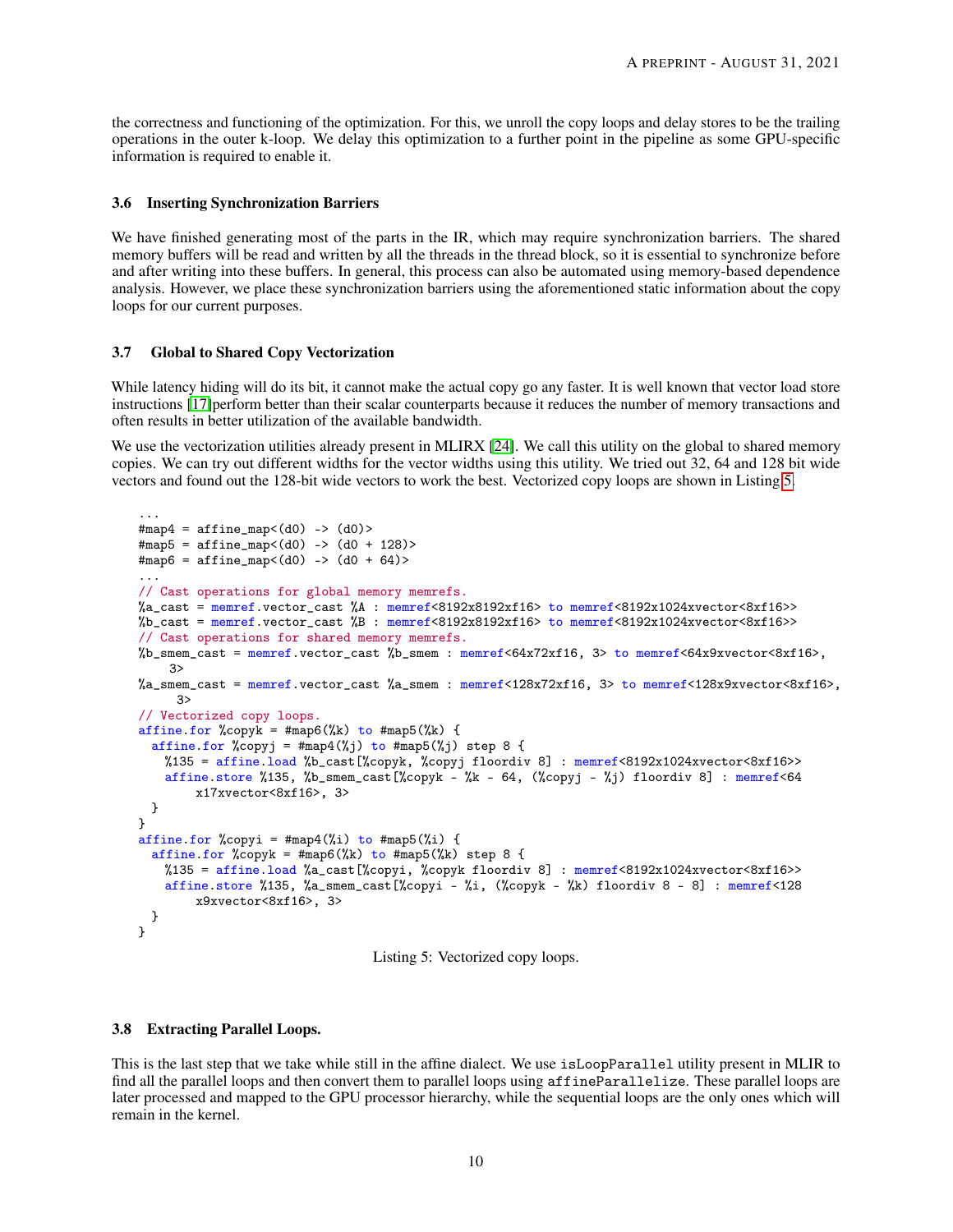#### 3.9 Mapping to GPU Compute Hierarchy

The previous step was the last one in the affine dialect, and we immediately convert to the SCF dialect after it. Starting in the SCF dialect, the first thing that we do is map the parallel loops to the GPU compute hierarchy. The existing utilities and passes in MLIR for mapping do not support mapping loops to individual warps, which is required in our case. We extend the utilities and passes to add this support for matmul. Ideally, we should generalize the passes and utilities used in this step to handle a wide variety of loop nests, we leave it as future work. It is worth pointing out at this point that we take all the measures necessary to ensure coalesced global memory accesses [\[10\]](#page-14-11) which are crucial for effective bandwidth utilization and faster copies from global to shared memory. After mapping is completed, the two outermost loops will be converted to a gpu.launch op, the next two loops will be mapped to the warps and the remaining compute loops are actually sequential and remain as is.

#### 3.10 Completing Latency Hiding

In Section [3.5,](#page-8-1) we described latency hiding and concluded that it is not complete until we decoupled the loads from stores. To achieve this without introducing any complexity in the code we first completely unroll the copy loops inside the thread block k-loop and then delay the stores such that they happen after compute is completed. We show the general structure of the IR that we have in Listing [6.](#page-10-0) The approach we follow is quite similar to the one pointed out in [\[4\]](#page-14-3).

```
gpu.launch blocks(%blockIdX, %blockIdY, %blockIdX) in (%arg6 = %c64, %arg7 = %c64, %arg8 = %c1)
      threads(%threadIdX, %threadIdY, %threadIdZ) in (\text{Karg9} = \text{Kc256}, \text{Karg10} = \text{Kc1}, \text{Karg11} = \text{Kc1}){
  ...
  %c_reg_0 = gpu.subgroup_mma_load_matrix %C[%26, %27] {leadDimension = 8192 : index} : memref
       <8192x8192xf32> -> !gpu.mma_matrix<16x16xf32, "COp">
  ...
  // Peeled copy loops for iteration 0 of k-loop.
  scf.for \text{\%copy} = \text{\%c0 to }\text{\%c4 step }\text{\%c1} {
    ...
  }
  scf.for \text{\%copy} = \text{\%c0 to }\text{\%c4 step }\text{\%c1} {
   ...
  }
  gpu.barrier
  // Main k-loop
  %res:8 = scf.for %k = %c0 to %c8128 step %c64 iter_args(%c_in_0 = %c_reg_0, %c_in_1 = %c_reg_1
        ...) -> (1_{gpu \text{ mma} \text{ matrix}} \times 16x16x132, "C0p" >, 1_{gpu \text{ mma} \text{ matrix}} \times 16x16x132, "C0p" > ...)gpu.barrier
    // Global memory loads for iteration i + 1 of k-loop
    %a_next_iter_0 = memref.load %a_cast[%74, %81] : memref<8192x1024xvector<8xf16>>
    %b_nnext_iter_0 = memref.load b_ncast[\%94, \frac{101}{101} : memref<8192x1024xvector<8xf16>>
    ...
    scf.for k = \binom{0}{0} to \binom{0}{0} step \binom{0}{0} iter_args(\binom{0}{0} arg16 = \binom{0}{0} \binom{0}{0} arg17 = \binom{0}{0} \binom{0}{0} \binom{0}{0}mma_matrix<16x16xf32, "COp">, !gpu.mma_matrix<16x16xf32, "COp"> {
      ...
    }
    gpu.barrier
    // Shared memory stores for iteration i + 1 of k-loop
    memref.store %b_next_iter_0, %b_smem_cast[%51, %68] : memref<64x17xvector<8xf16>, 3>
    memref.store %a_next_iter_0, %a_smem_cast[%150, %167] : memref<128x9xvector<8xf16>, 3>
    ...
  }
  gpu.barrier
  // Peeled compute loop for iteration n-1 of k-loop.
  scf.for \text{\%arg14} = \text{\%c0 to } \text{\%c64 step } \text{\%c32 f}...
  }
  gpu.subgroup_mma_store_matrix %res#0, %C[%26, %27] {leadDimension = 8192 : index} : !gpu.
       mma_matrix<16x16xf32, "COp">, memref<8192x8192xf32>
  ...
}
```
Listing 6: Gobal memory load latency hiding.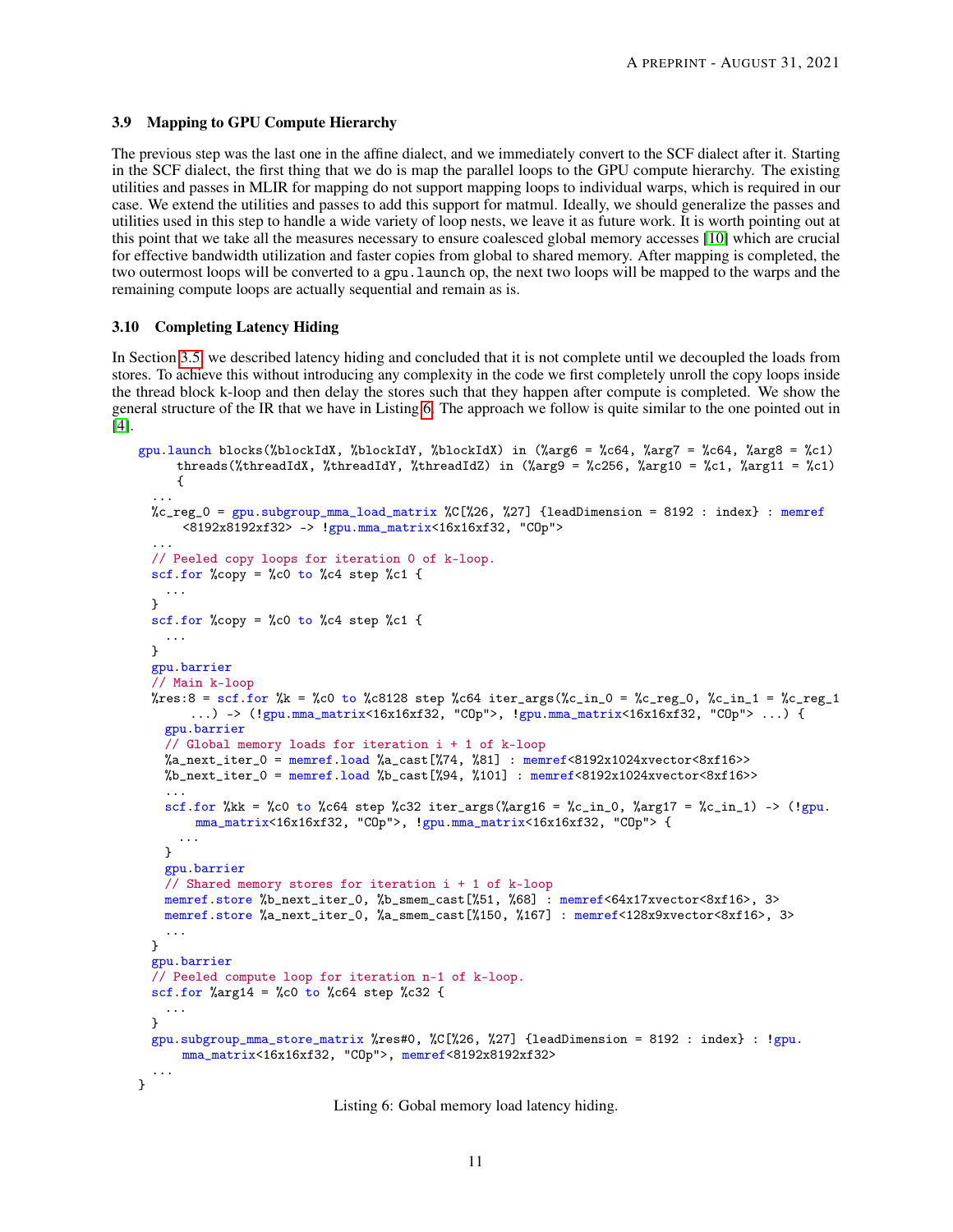This is the terminal point for us in terms of optimizations, and this was our last step while in the SCF dialect.

## 3.11 Putting It All Together

As the previous step was the last one in terms of optimization, the generated IR is now to be set up for execution. There already exists well-designed infrastructure in MLIR to achieve this [\[12,](#page-14-10) [11\]](#page-14-9) and we provide a summary outline of it for completeness. The existing design in MLIR allows one to represent IR to be executed on an accelerator like the GPU within a single MLIR file. The IR would have two parts: a host-side component, which runs on the CPU, and a device side component, or the kernel, which runs on the GPU. The host side component invokes the device side component, and can wait for its execution to complete or can proceed to do other tasks. The lowering paths are slightly different for the host and device side components:

- Host side compilation: The host side code is converted to the std dialect and then subsequently to the 11 $v$ m dialect. During conversion to the llvm dialect, operations from the GPU dialect like gpu.launch are lowered to function calls to the CUDA driver and CUDA runtime API, through a thin wrapper interface provided by MLIR's CUDA runtime library. MLIR is then translated to LLVM IR, and target code is generated. The execution of IR is then made possible through mlir-cpu-runner (using the MLIR's LLVM Orc-based JIT). It takes as arguments the shared libraries to link against, where we can supply the library corresponding to the CUDA driver API.
- Device side compilation: The device side code is also converted to the std dialect and then to a mix of llvm and nvvm dialect. This is in turn translated to LLVM IR and then to PTX by the NVPTX backend in LLVM. PTX is then converted to *cubin* (CUDA binary format) using NVIDIA's compiler. NVIDIA's compiler is called via the CUDA driver API from MLIR. The gpu-to-cubin pass in MLIR has access to the driver API and performs the PTX to cubin compilation and assembly for us. We extended the pass to take this pass to take additional options like optimization level and the maximum number of registers per thread, which are required while compiling PTX to cubin.

The infrastructure to perform these final steps already existed in MLIR. While our evaluation used the MLIR JIT, ahead-of-time compilation could also be performed with a similar setup. The GPU dialect operations that we introduced, gpu.subgroup\_mma\_load\_matrix, gpu.subgroup\_mma\_store\_matrix and gpu.subgroup\_mma\_compute, were open-sourced and upstreamed to the official LLVM/MLIR repository.

# 4 Evaluation

In this section, we present the performance of our kernels and compare them with CuBLAS 11.2. The evaluation is performed on an NVIDIA Ampere-based Geforce RTX 3090 installed on a x86-64 system with an AMD Ryzen Threadripper 3970X CPU, running Ubuntu 20.04 LTS. The following parameters were set for all the experiments:

- The SM clocks were set to the boost frequency mentioned in the whitepaper for all the experiments, which is 1695 MHz.
- We limit ourselves to statically allocated shared memory, which is equal to 48 KB.
- The maximum number of registers per thread is set to 255.

We use NVIDIA Nsight Systems [\[23\]](#page-15-11) for timing and consider only the kernel runtime for calculating the attained TFLOPs. This applies to our kernels as well as CuBLAS. We consider different combinations of thread block level tiles and warp level tiles and report the best performing version. The reported performance has been averaged over ten runs.

Finally, we consider a matmul of the form  $C = AB + C$  (all three matrices are stored in a row-major layout). We use the m16n16k16 version of the WMMA intrinsic and limit ourselves to square problem sizes ranging from 1024 to 16384 with a step of 256. We assume that the problem sizes are multiples of thread block tiles, which are again multiples of warp tiles, which are in turn multiples of the WMMA intrinsic.

## 4.1 Mixed Precision Performance

In this section, we present the performance of our automatically generated mixed precision kernels. Matrix-matrix multiplication having A, B in F16 and the accumulation of the products being done in F32 is termed as mixed precision matmul. The output matrix C, is also in F32. This version is of particular interest to us because of its importance in training deep learning models [\[22\]](#page-15-12).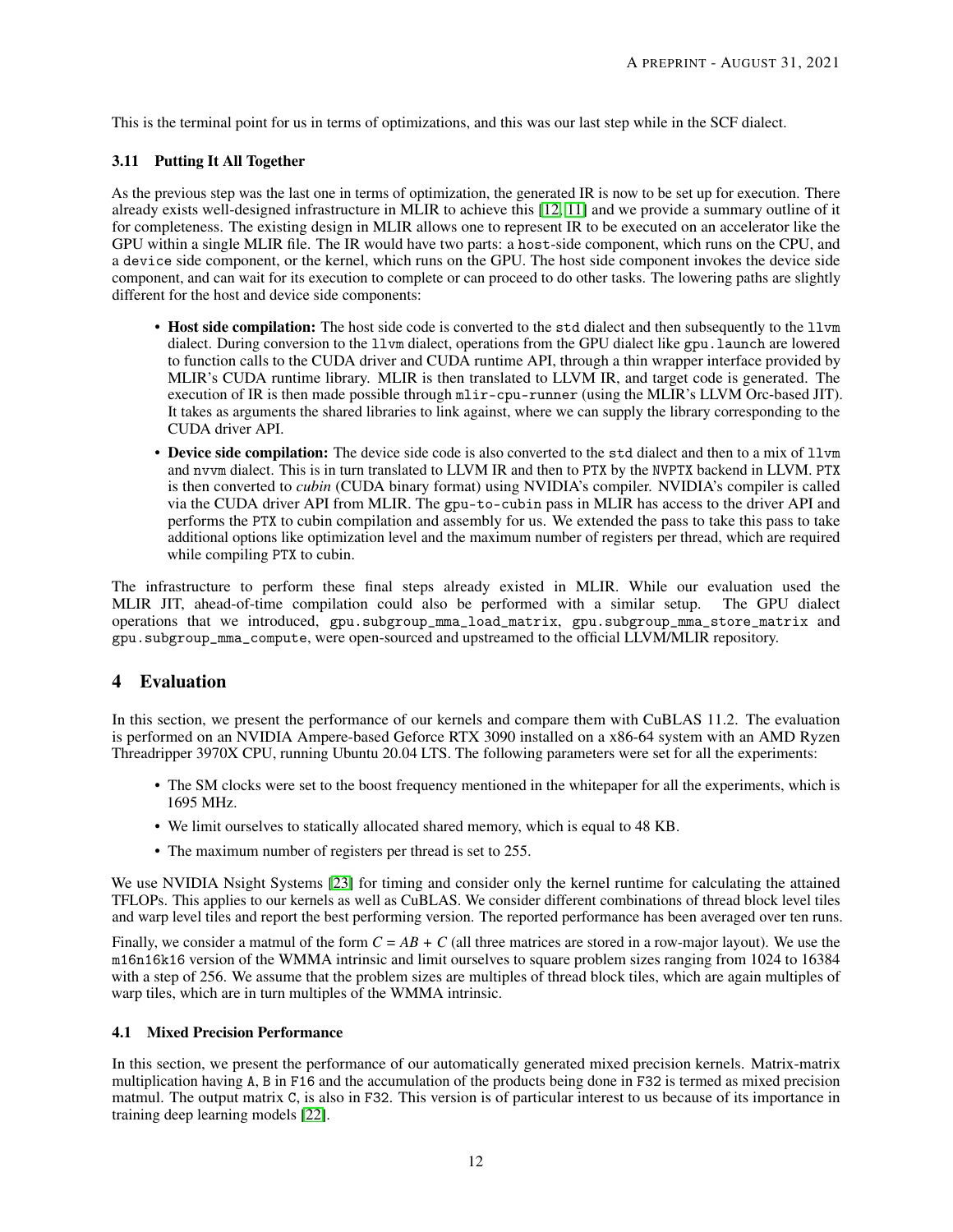<span id="page-12-0"></span>

Figure 2: Mixed precision (fp16 input, fp32 accumulation and output) performance on square sized matrices.

We achieve performance that is consistently within 95-119% of CuBLAS 11.2. Comparing our performance with the absolute peak of the device, we sustain 95.4% of the device peak. Figure [2](#page-12-0) shows the performance of our automatically generated kernels on Ampere RTX 3090. The figure shows we are very close to CuBLAS on the evaluated sizes. On a few smaller sizes, we outperform CuBLAS. In general, CuBLAS kernels may not be as well-tuned for smaller sizes as they are for the larger ones. On larger sizes MLIR-generated code is within 2-8% of cuBLAS performance. It was further observed that smaller thread block tile sizes like 64×64×64 performed better on smaller problem sizes. This indicates that smaller problem sizes are benefited by increased occupancy. While smaller tile sizes reduce reuse for A and B in shared memory, they increase occupancy and this benefits small problem sizes that may launch relatively fewer thread blocks. On large problem sizes, small tile sizes result in a relatively large number of small threads blocks, and the effect of reduced data reuse becomes more prominent, and increased occupancy does not benefit any more.

An automatic code generation approach also allows us to study the impact of individual optimizations by enabling or disabling optimizations selectively. We show the impact of each of the optimizations discussed earlier in Figure [3](#page-13-3) in an incremental manner starting from a naive version to the fully optimized one.

#### 4.2 Half Precision Performance

In this section, we present the performance of our automatically generated half precision kernels. In this version of matmul, all three matrices A, B and C are in FP16. The accumulation of products is also done here in FP16. This version is in general faster than F32 version, but can be prone to imprecision due to a narrower representation for the mantissa and exponent.

We achieve performance that is consistently 80-160% of cuBLAS 11.2. Figure [4](#page-14-12) shows the performance of our automatically generated kernels on Ampere RTX 3090. We observe that cuBLAS has inconsistent performance throughout the range, particularly on problem sizes larger than  $W = 8848$ . This suggests that cuBLAS is not well-tuned for all problem sizes. In particular, on profiling cuBLAS kernels we observe that thread block tile sizes chosen by cuBLAS were actually smaller than the ones for which we had optimal performance, for example, for W=11264, cuBLAS chooses  $128 \times 128 \times 32$ , while we choose  $128 \times 256 \times 32$ . We have a single stage of pipelining for hiding the latency of global memory loads while cuBLAS is using five stages. However, stalls on global memory loads were much more for cuBLAS. This could be as a result of sub-optimal latency hiding.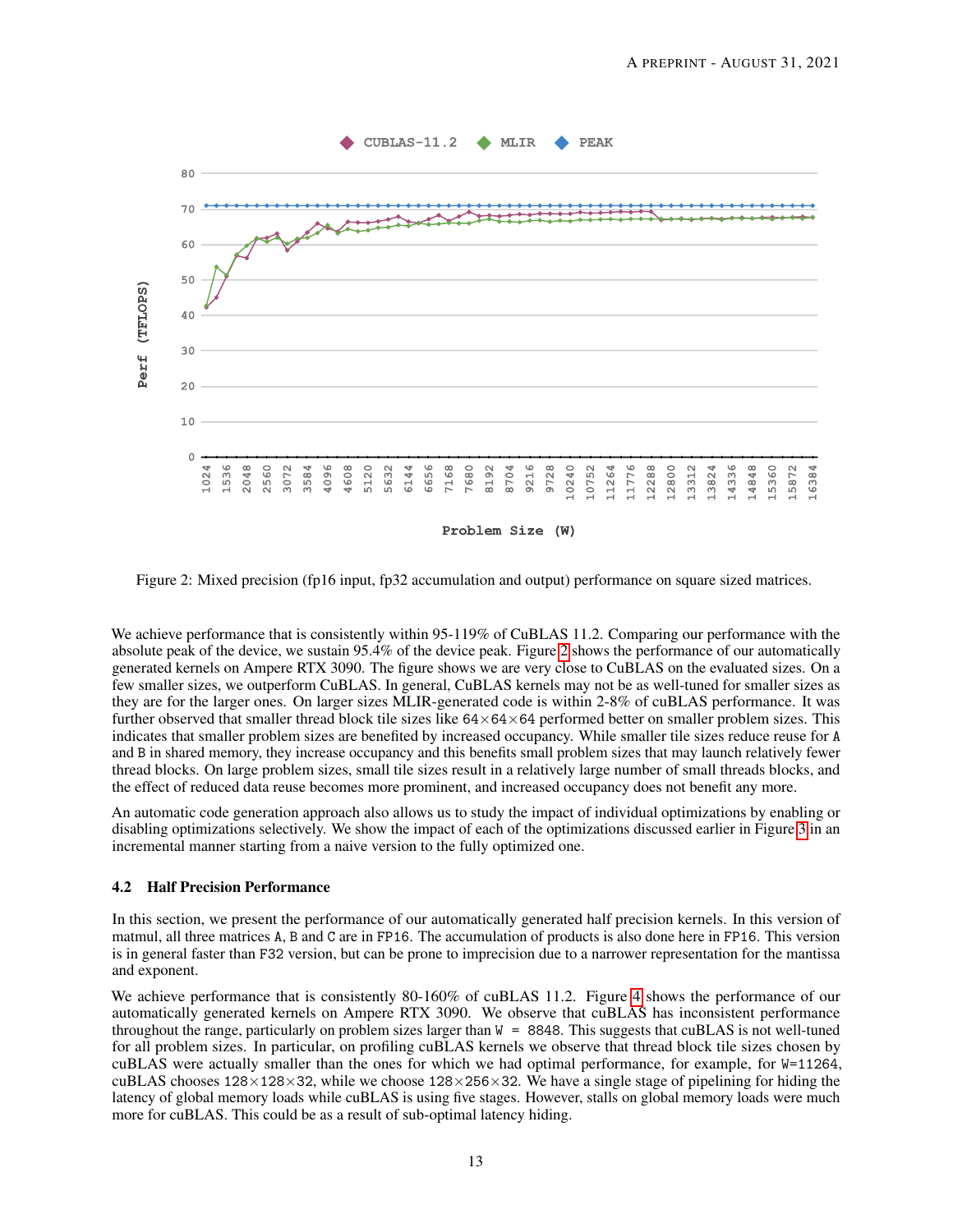<span id="page-13-3"></span>

Figure 3: Mixed precision performance (fp16 input, fp32 accumulate and output) for  $M = N = K = 8192$  with various optimizations enabled and disabled.

## 5 Conclusion And Future Work

We presented early results on automatic code generation targeting specialized matmul instructions supported by NVIDIA's tensor cores. These preliminary results demonstrate that an automatic code-generator can achieve performance competitive to that of hand-tuned libraries in many cases. Experimental results on an NVIDIA Geforce 3090 RTX (based on the NVIDIA Ampere architecture) demonstrated the effectiveness of the presented approach. These results are only meant to serve as a stepping stone for the design of robust code and library generators that are able to not only optimize a single kernel but enable composition and fusion of kernels. This is an area where it is well-known that optimized libraries have limitations. While there have been many efforts to allow fusion and code generation via DSL compilers or graph rewriters, a robust approach based on a unified IR infrastructure has still been missing.

## 6 Acknowledgements

We thank the MLIR community for the excellent infrastructure that this work rests on. We especially thank the developers of Affine, GPU, and LLVM dialects for providing useful infrastructure that was used extensively in this work. We also thank other members of the community who reviewed artifacts of this work that were already upstreamed to the official LLVM/MLIR repository.

## References

- <span id="page-13-2"></span>[1] WMMA API for CUDA. [https://docs.nvidia.com/cuda/cuda-c-programming-guide/index.html#](https://docs.nvidia.com/cuda/cuda-c-programming-guide/index.html#wmma) [wmma](https://docs.nvidia.com/cuda/cuda-c-programming-guide/index.html#wmma), 2021.
- <span id="page-13-1"></span>[2] J. Appleyard and S. Yokim. Programming tensor cores in CUDA 9. [https://devblogs.nvidia.com/](https://devblogs.nvidia.com/programming-tensor-cores-cuda-9/) [programming-tensor-cores-cuda-9/](https://devblogs.nvidia.com/programming-tensor-cores-cuda-9/), 2017.
- <span id="page-13-0"></span>[3] J. Bezanson, A. Edelman, S. Karpinski, and V. B. Shah. Julia: A fresh approach to numerical computing. *SIAM Review*, 59(1):65–98, 2017.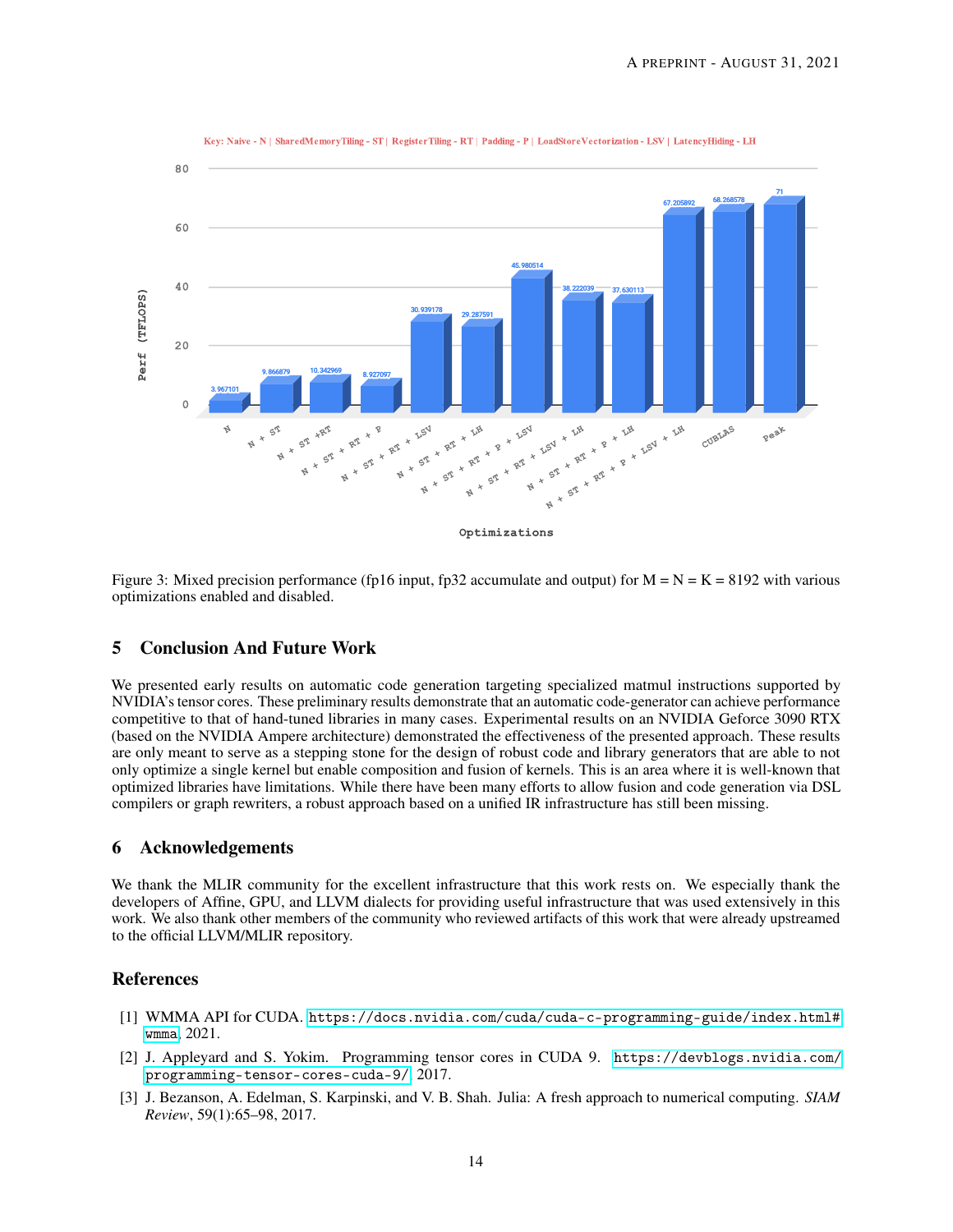<span id="page-14-12"></span>

Figure 4: Performance with fp16 (input, accumulation and output in fp16) on square sized matrices.

- <span id="page-14-3"></span>[4] S. G. Bhaskaracharya, J. Demouth, and V. Grover. Automatic kernel generation for volta tensor cores. *CoRR*, abs/2006.12645, 2020.
- <span id="page-14-5"></span>[5] U. Bondhugula. High performance code generation in MLIR: An early case study with GEMM. *CoRR*, 2003.00532, 2020. https://arxiv.org/abs/2003.00532.
- <span id="page-14-8"></span>[6] L. Chelini, A. Drebes, A. Zinenko, A. Cohen, N. Vasilache, T. Grosser, and H. Corporaal. Progressive raising in multi-level ir. In *International Conference on Code Generation and Optimization (CGO)*, February 27th - March 3rd, 2021, Virtual Conference, 2021.
- <span id="page-14-1"></span>[7] J. Devlin, M. Chang, K. Lee, and K. Toutanova. BERT: pre-training of deep bidirectional transformers for language understanding. *CoRR*, abs/1810.04805, 2018.
- <span id="page-14-2"></span>[8] T. Faingnaert, T. Besard, and B. D. Sutter. Flexible performant GEMM kernels on gpus. *CoRR*, abs/2009.12263, 2020.
- <span id="page-14-7"></span>[9] T. Gysi, C. Müller, O. Zinenko, S. Herhut, E. Davis, T. Wicky, O. Fuhrer, T. Hoefler, and T. Grosser. Domainspecific multi-level IR rewriting for GPU. *CoRR*, abs/2005.13014, 2020.
- <span id="page-14-11"></span>[10] M. Harris. How to Access Global Memory Efficiently in CUDA C/C++ Kernels. [https://developer.nvidia.](https://developer.nvidia.com/blog/how-access-global-memory-efficiently-cuda-c-kernels/) [com/blog/how-access-global-memory-efficiently-cuda-c-kernels/](https://developer.nvidia.com/blog/how-access-global-memory-efficiently-cuda-c-kernels/), 2013.
- <span id="page-14-9"></span>[11] S. Herhut. MLIR on GPUs, Apr. 2020. MLIR Open Design Meeting, Apr 16, 2020.
- <span id="page-14-10"></span>[12] S. Herhut and O. Zinenko. GPUs in MLIR, Dec. 2019. MLIR Open Design Meeting, Dec 12, 2019.
- <span id="page-14-6"></span>[13] N. Katel. Introduction of WMMA ops for tensor cores in MLIR. [https://reviews.llvm.org/](https://reviews.llvm.org/rG875eb523c13249114507cb8facd797773e278d9e) [rG875eb523c13249114507cb8facd797773e278d9e](https://reviews.llvm.org/rG875eb523c13249114507cb8facd797773e278d9e), 2021.
- <span id="page-14-0"></span>[14] C. Lattner, M. Amini, U. Bondhugula, A. Cohen, A. Davis, J. Pienaar, R. Riddle, T. Shpeisman, N. Vasilache, and O. Zinenko. MLIR: A compiler infrastructure for the end of Moore's law. *CoRR*, abs/2002.11054, 2020. http://arxiv.org/abs/2002.11054.
- <span id="page-14-4"></span>[15] C. Lattner, M. Amini, U. Bondhugula, A. Cohen, A. Davis, J. Pienaar, R. Riddle, T. Shpeisman, N. Vasilache, and O. Zinenko. Mlir: Scaling compiler infrastructure for domain specific computation. In *2021 IEEE/ACM International Symposium on Code Generation and Optimization (CGO)*, pages 2–14, mar 2021.